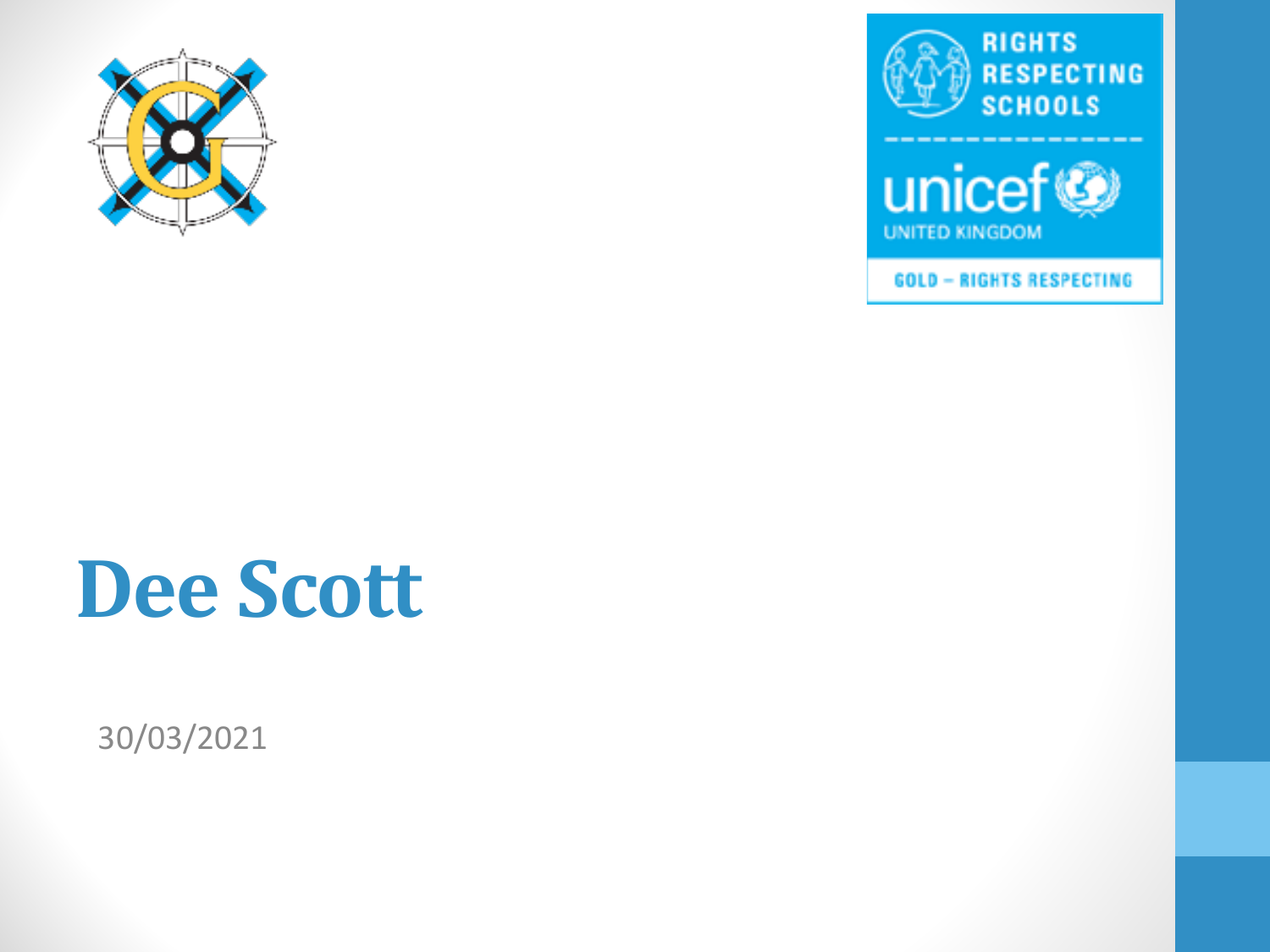## Return Timetable – After Easter

- We will go back to the same timetable we were running before Lockdown: ODD/EVEN, staggered breaks and lunches, double periods. Starting with an EVEN week (2,4,5,6).
	- Registration for S1-3 only: 8:30-8:40. S4-S6 start at 8:40 and go straight to block 1.
	- Block 1: 8.40-10.35 (incorporating breaks) Snr break 9.45 10 and Jnr break 10.20 – 10.35
	- Block 2: 10.35 12.15
	- Block 3: 12.15 1.05 \***single block**\* for Junior pupils. Snr pupils on lunch 12.10 – 1.00.
	- Block 3: 1.00 1.50 \***single block**\* for Senior pupils. Jnr pupils on lunch 1.05 – 1,50.
	- Block 4:  $1.50 3.30 S1-3$  get out 5 mins early at 3.25pm.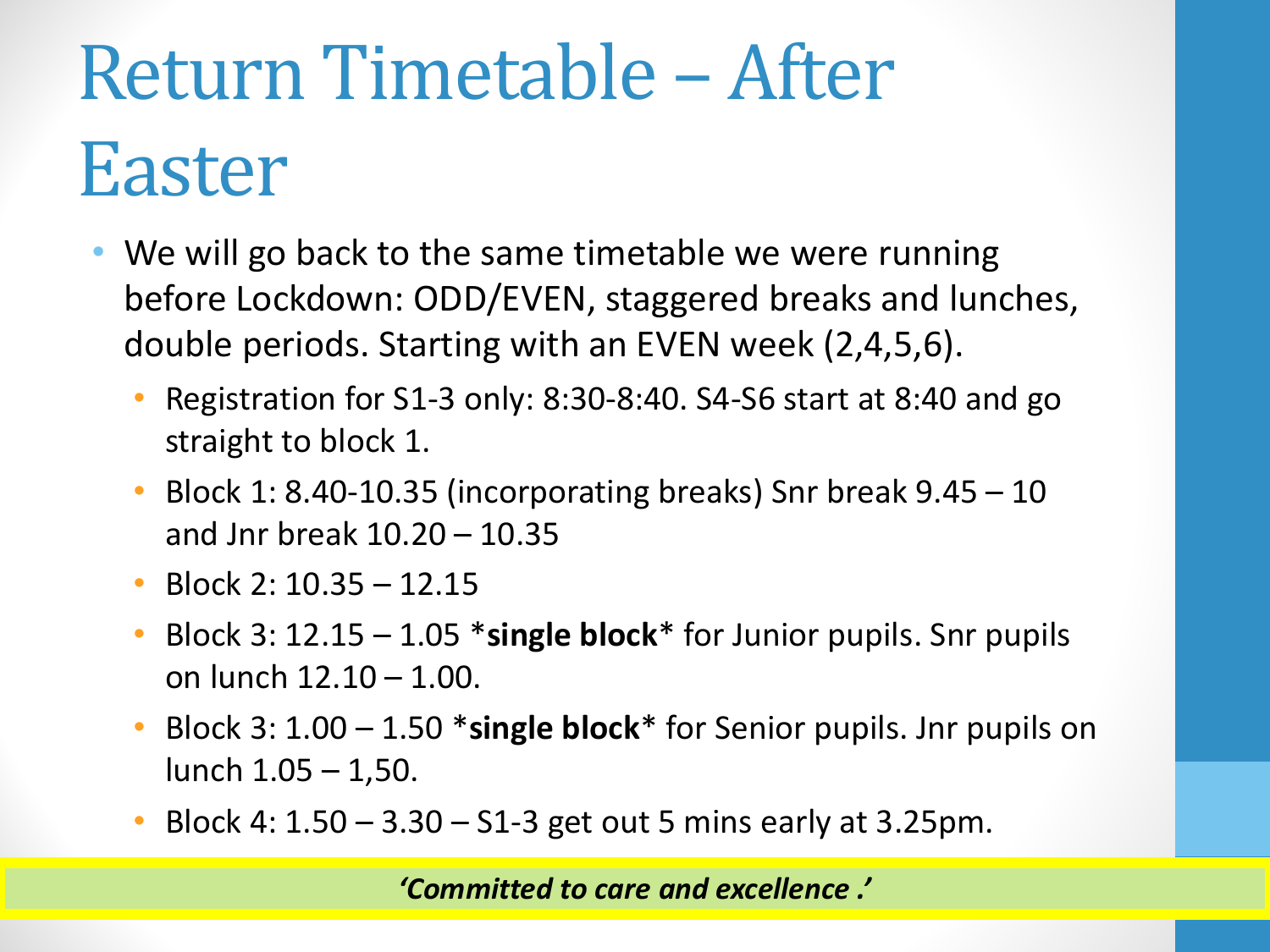### New Timetable – June 21

- There will be a delay in starting the new Timetable to allow maximum time for Senior pupils to complete all of the assessments required to completed SQA courses.
- Currently working towards a date of  $14<sup>th</sup>$  June, although this may be pushed back to  $21^{st}$  June, assessment and readiness depending.
- Information will come out as soon as we have it.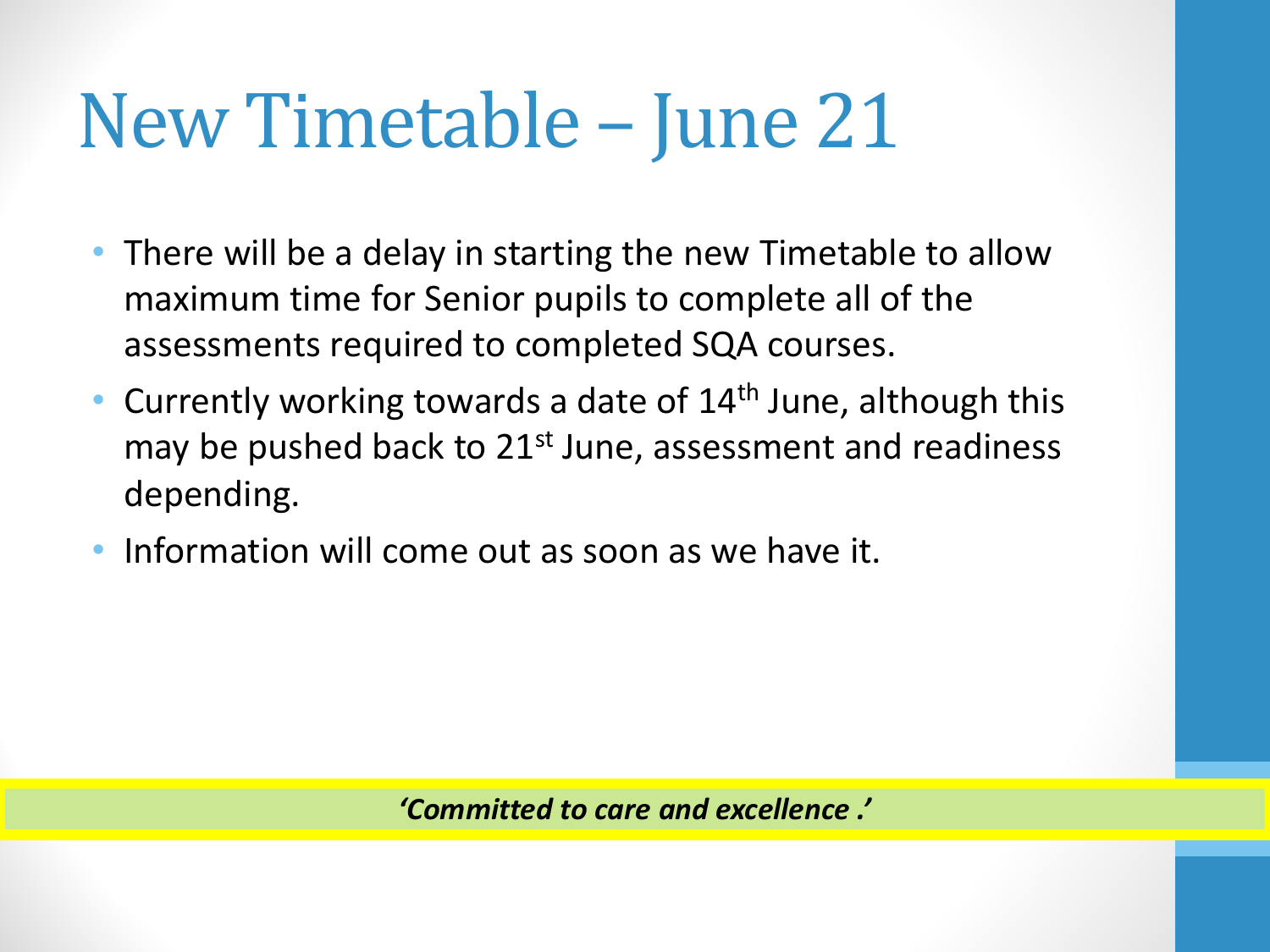## Easter Targeted Study Support

- School will be offering targeted revision classes during the Easter holidays.
- Pupils will be invited to join via Teams by their class teacher and you may also receive a text invitation.
- Social distancing measures remain in place, hence the reason it must be targeted and cannot be offered to everyone.
- Some teachers will be offering pupils the chance to join in from home via Teams – again pupils will be told individually by teachers. The full programme will be on the website once finalised.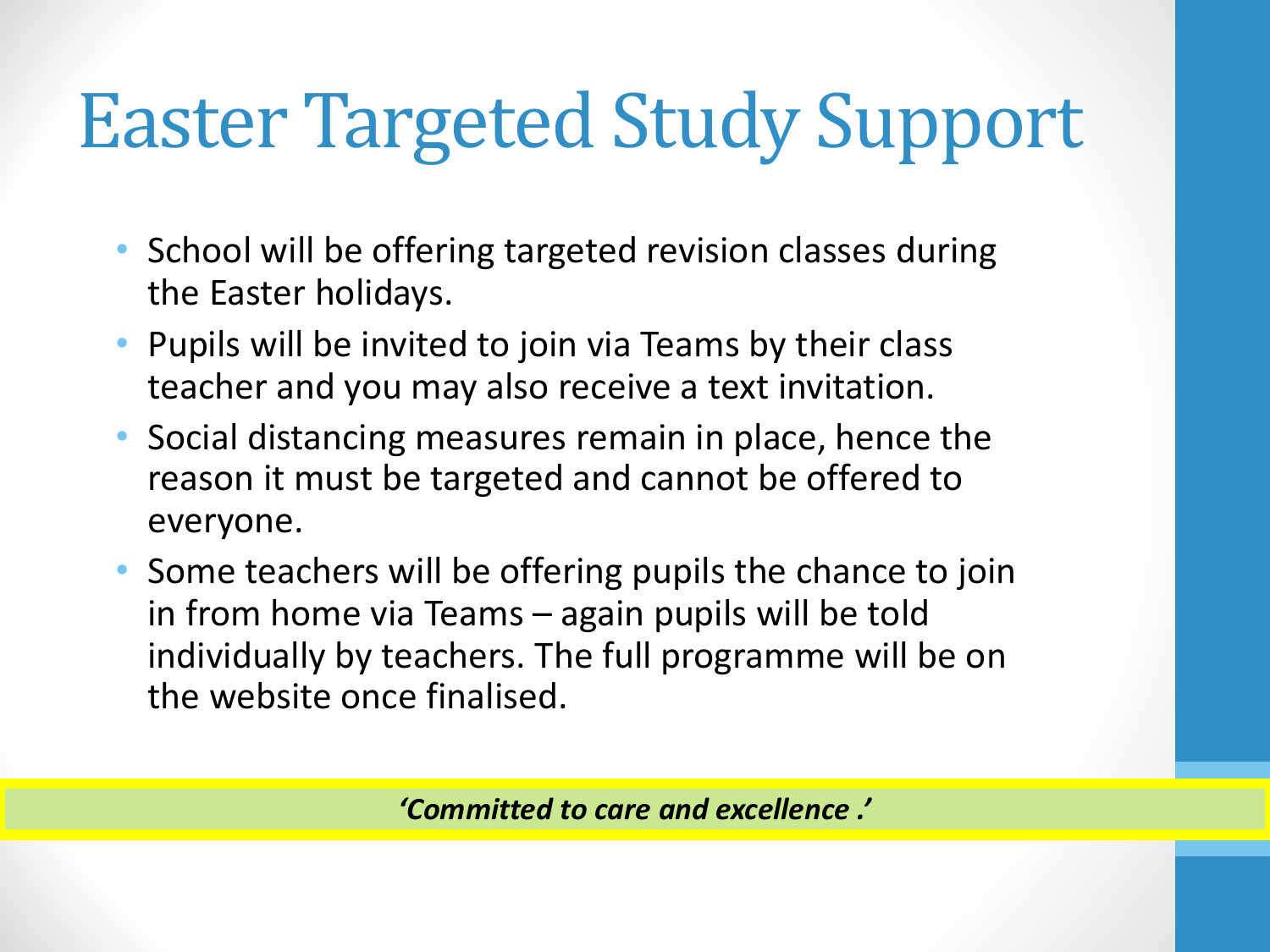#### iPads

- We have been told we will be getting a set of iPads for the current S2 pupils.
- Likely to receive these around June for distribution either in June or August as these pupils move into S3.
- Focus for staff Learning & Teaching will remain on digital learning and we will be looking to ensure these pupils are shown how to use MS Teams and make the best use of having these fantastic tools for learning.